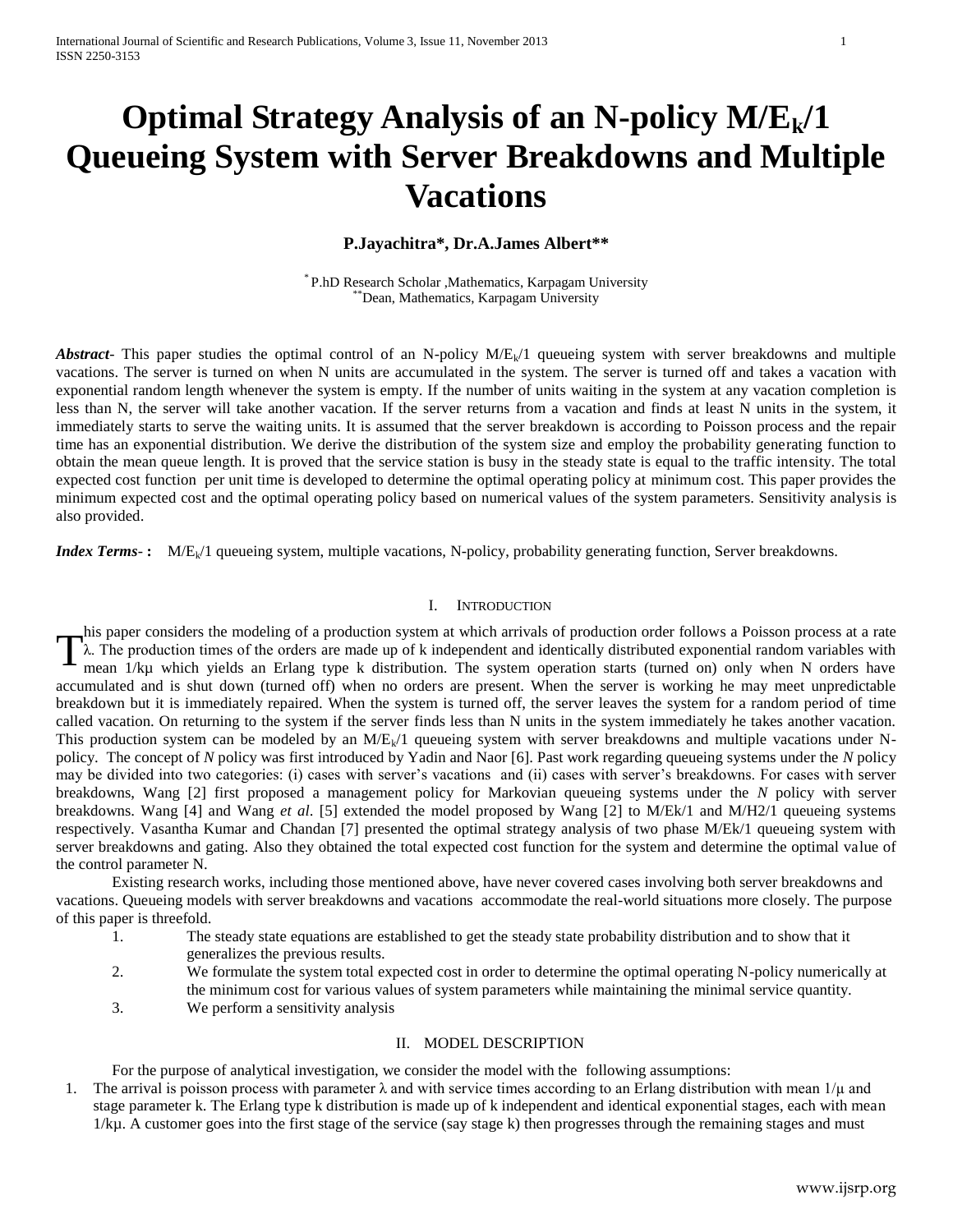complete the last stage (say stage 1) before the next customer enters the last stage. We assume that customers arriving at the service station form a single waiting line and are served in the order of their arrivals.

- 2. When the system is turned off, the server leaves the system for a random period of time called vacation which is exponentially distributed with parameter θ.
- 3. When the server is working, the server may breakdown at any time with a Poisson breakdown rate  $\alpha$ .
- 4. When the server fails, it is immediately repaired at a repair rate  $\beta$ , where the repair times are exponentially distributed.

## III. STEADY STATE RESULTS

In steady state the following notations are used.

 $P_{0,0,0}$  = Probability that there are no customers in the system when the server is on vacation

 $P_{n,i,j}$  = Probability that there are n customers in the system and the customers in service is in stage i while the server is on vacation.

 $P_{n,i,l}$  = Probability that there are n customers in the system and the customers is in the stage i while the server is busy.

 $P_{n,i,2}$  = Probability that there are n customers in the system and the customer in service is in stage i when the server is in operation but found to be broken down.

The steady state equations are given as follows

$$
\lambda P_{1,k,0} = \lambda P_{0,0,0} \tag{1}
$$

$$
\lambda P_{n,k,0} = \lambda P_{n-1,k,0} \qquad (2 \le n \le N-1)
$$
 (2)

$$
\lambda P_{0,0,0} = k \mu P_{1,1,1} \tag{3}
$$

$$
(\lambda + \theta)P_{n,k,o} = \lambda P_{n-1,k,0} \qquad (n \ge N)
$$

$$
(\lambda + k\mu + \alpha)P_{1,i,1} = k\mu P_{1,i+1,1} + \beta P_{1,i,2}
$$
 (1 \le i \le k - 1) (5)

$$
(\lambda + k\mu + \alpha)P_{1,k,1} = k\mu P_{2,1,1} + \beta P_{1,k,2}
$$
\n(6)

$$
(\lambda + k\mu + \alpha)P_{n,i,1} = \lambda P_{n-1,i,1} + k\mu P_{n,i+1,1} + \beta P_{n,i,2}
$$
\n
$$
(2 \le n \le N-1 \ 1 \le i \le k-1) \tag{7}
$$

$$
(\lambda + k\mu + \alpha)P_{n,k,1} = \lambda P_{n-1,k,1} + k\mu P_{n+1,1,1} + \beta P_{n,k,2}
$$
\n
$$
(\lambda + k\mu + \alpha)P_{n,k,1} = \lambda P_{n-1,k,1} + k\mu P_{n+1,1,1} + \beta P_{n,k,2}
$$
\n
$$
(2 \le n \le N - 1)
$$
\n(8)

$$
(\lambda + k\mu + \alpha)P_{n,k,1} = \lambda P_{n-1,k,1} + k\mu P_{n+1,1,1} + \beta P_{n,k,2}
$$
\n
$$
(\lambda + k\mu + \alpha)P_{n,k,1} = \lambda P_{n-1,k,1} + k\mu P_{n+1,1,1} + \theta P_{n,k,0} + \beta P_{n,k,2}
$$
\n
$$
(n \ge N)
$$
\n(9)

$$
(\lambda + k\mu + \alpha)P_{n,i,1} = \lambda P_{n-1,i,1} + k\mu P_{n,i+1,1} + \beta P_{n,i,2} \quad (n \ge N, 1 \le i \le k-1)
$$
\n(10)

$$
(\lambda + \beta)P_{1,k,2} = \alpha P_{1,k,1} \tag{11}
$$

$$
(\lambda + \beta)P_{n,i,2} = \alpha P_{n,i,1} + \lambda P_{n-1,i,2}
$$
 (1 \le i \le k-1) (n \ge 2) (12)

$$
(\lambda + \beta)P_{1,i,2} = \alpha P_{1,i,1} \ (1 \le i \le k - 1)
$$
\n(13)

$$
(\lambda + \beta)P_{n,k,2} = \lambda P_{n-1,k,2} + \alpha P_{n,k,1}
$$
 (n \ge 2) (14)

Solving equations (1),(2) and (4) recursively, we finally get

$$
P_{n,k,0} = \begin{cases} P_{0,0,0}, & 1 \le n \le N-1 \\ R^{n-(N-1)} P_{0,0,0}, & n \ge N \end{cases} \tag{15}
$$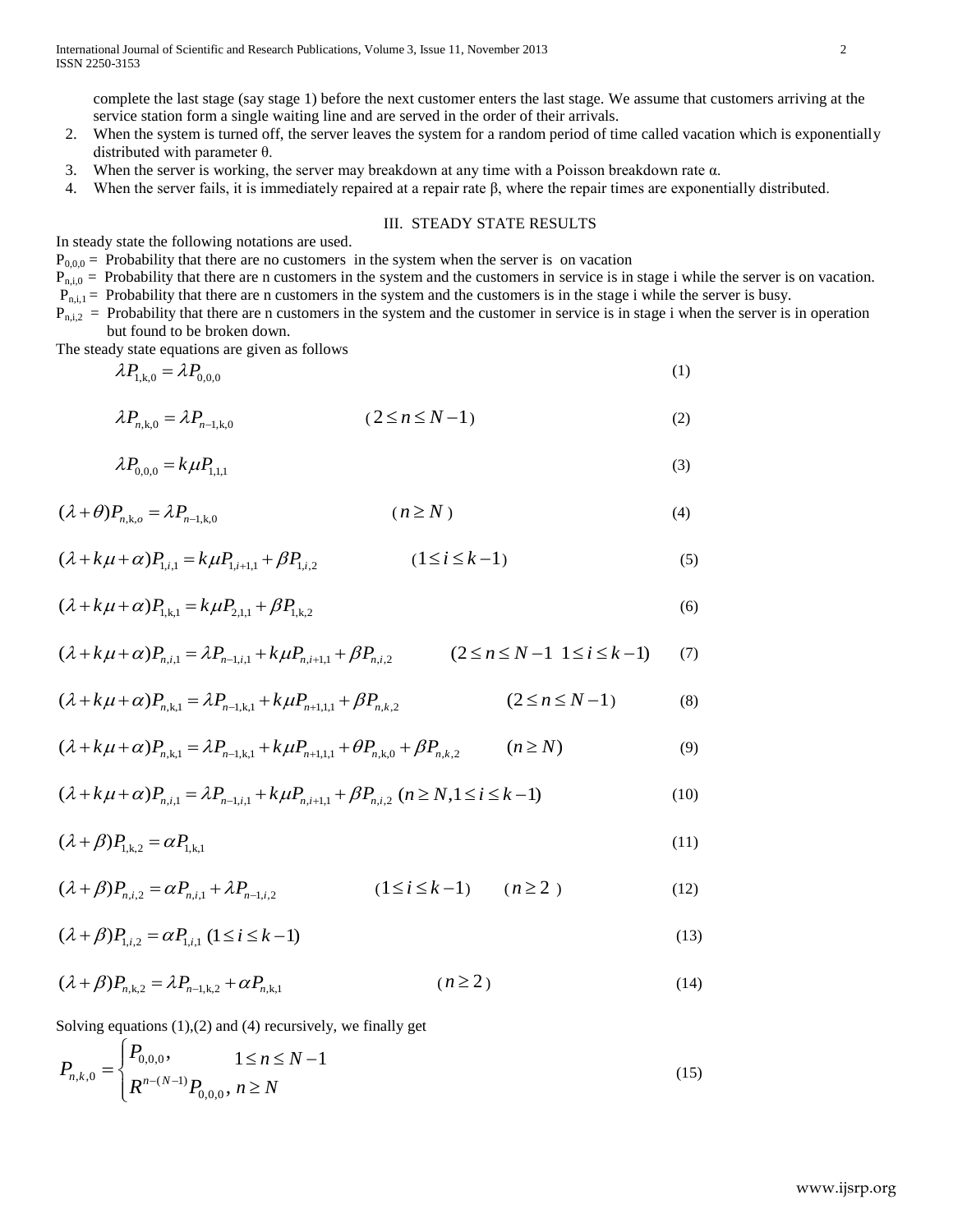International Journal of Scientific and Research Publications, Volume 3, Issue 11, November 2013 3 ISSN 2250-3153

where 
$$
R = \frac{\lambda}{\lambda + \theta}
$$

# IV. PROBABILITY GENERATING FUNCTION

The technique of using the probability generating function may be applied in a recursive manner from equations (1) to (14) to obtain the analytical solution of P<sub>0,0,0</sub> in a neat closed form of expression. Define the probability generating function of G<sub>0</sub>(z), G<sub>1</sub>(z) and  $G_2(z)$ respectively as follows:

$$
G_0(z) = P_{0,0,0} + \sum_{n=1}^{\infty} z^n P_{n,k,0}
$$
\n(16)

$$
H_i(z) = \sum_{n=1}^{\infty} z^n P_{n,i,1} \ 1 \le i \le k-1
$$
 (17)

$$
G_1(z) = \sum_{i=1}^{K} H_i(z)
$$
 (18)

$$
G_i(z) = \sum_{n=1}^{\infty} z^n P_{n,i,2} \qquad \qquad 1 \le i \le k-1 \tag{19}
$$

$$
G_2(z) = \sum_{i=1}^{K} G_i(z)
$$
 (20)

where  $|z| \leq 1$ 

Applying algebraic manipulation technique to equations (2) and (3), we get the following

$$
G_0(z) = \left[\frac{1-z^N}{1-z} + \frac{Rz^N}{1-Rz}\right] P_{0,0,0}
$$
\n(21)

Multiplying equation (5) by z and (7)and (10) by  $z^n$  and summary over n we get

$$
H_{i+1}(z) = (r+1-rz+s)H_i(z) - tG_i(z)
$$
  
Where  $r = \frac{\lambda}{k\mu}$   $s = \frac{\alpha}{k\mu}$   $t = \frac{\beta}{k\mu}$  (22)

Multiplying equation (6) by z (8) and (9) by 
$$
z^n
$$
 and summing over n we get  
\n
$$
(r+1+s)H_K(z) = rzH_K(z) + \frac{1}{z}H_1(z) + \lambda \left[\frac{\theta Rz^N}{1-Rz} - 1\right]P_{0,0,0} + tG_K(z)
$$
\n(23)

Again multiplying (11) and (13),(12) and (14) respectively by appropriate powers of z and summary over n we find

$$
G_i(z) = \frac{\alpha}{\lambda + \beta - \lambda z} H_i(z)
$$
\n(24)

$$
G_K(z) = \frac{\alpha}{\lambda + \beta - \lambda z} H_K(z)
$$
\n(25)

Substituting  $G_i(z)$  in equation (23) we get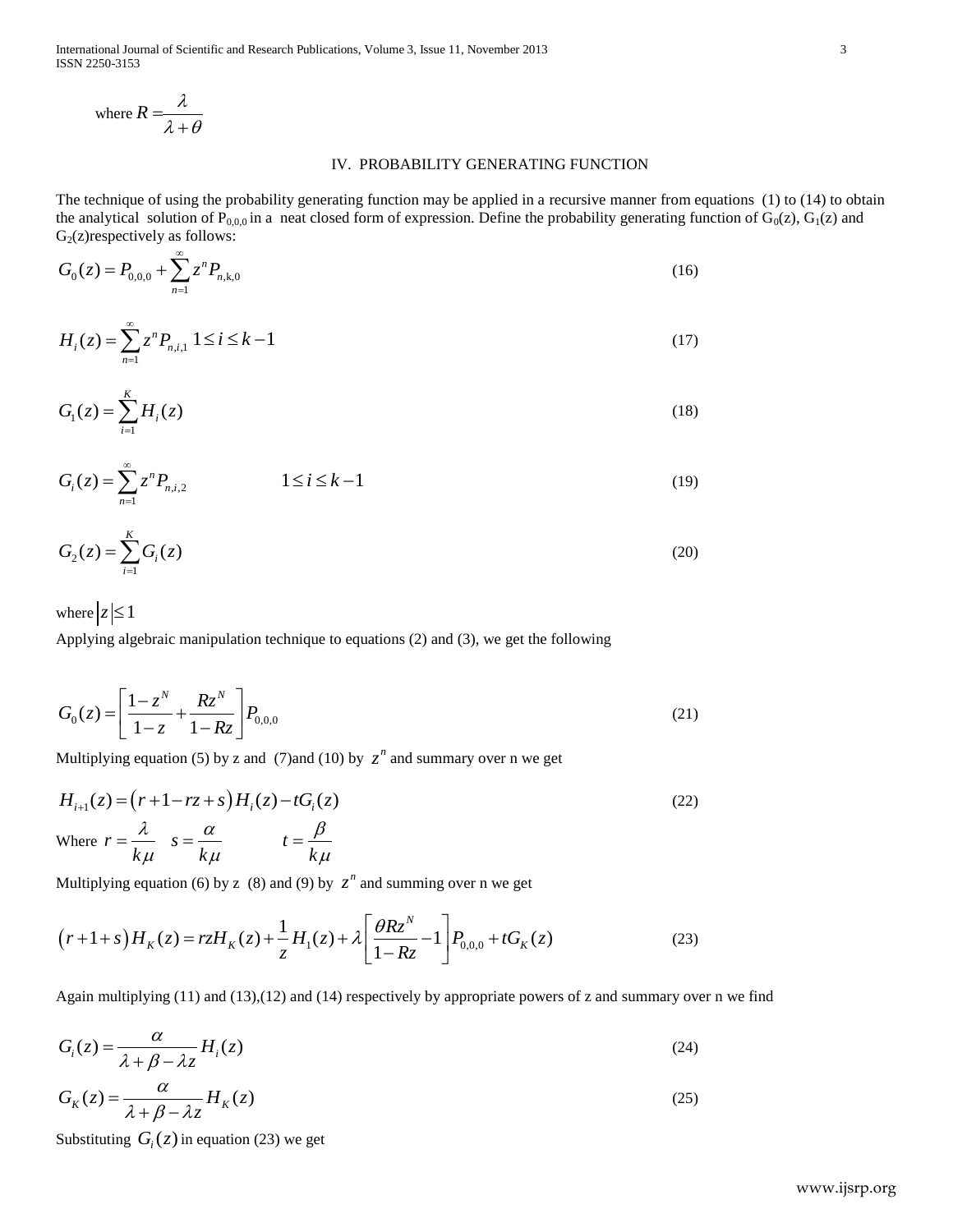International Journal of Scientific and Research Publications, Volume 3, Issue 11, November 2013 4 ISSN 2250-3153

$$
H_{i+1}(z) = \left[ (r+1-rz+s) - t \frac{\alpha}{\lambda + \beta - \lambda z} \right] H_i(z)
$$
  
Therefore  $H_i(z) = \left[ (r+1-rz+s) - t \left( \frac{\alpha}{\lambda + \beta - \lambda z} \right) \right]^{i-1} H_1(z)$  (26)  
Solving (21) and (22) in equation (19) we obtain  

$$
\left[ 1 - \frac{\theta R z^N}{n} \right]
$$

$$
H_1(z) = \frac{rz \left[1 - \frac{\theta R z^N}{\lambda (1 - R z)}\right]}{1 - z \left[(r + 1 - rz + s) - t \left(\frac{\alpha}{\lambda + \beta - \lambda z}\right)\right]^K} P_{0,0,0}
$$
(27)

We solve equations (26) and (27) for  $G_1(z)$  and  $G_2(z)$  to obtain the following

$$
H_{i+1}(z) = \left[ (r+1-rz+s) - t \frac{\alpha}{\lambda + \beta - \lambda z} \right] H_i(z)
$$
  
\nTherefore  $H_i(z) = \left[ (r+1-rz+s) - t \left( \frac{\alpha}{\lambda + \beta - \lambda z} \right) \right]^i + H_1(z)$  (26)  
\nSolving (21) and (22) in equation (19) we obtain  
\n
$$
r_z \left[ 1 - \frac{\partial Rz^N}{\lambda + \beta - \lambda z} \right] \right]^i + H_1(z)
$$
 (26)  
\nSolving (21) and (22) in equation (19) we obtain  
\n
$$
r_z \left[ 1 - \frac{\partial Rz^N}{\lambda + \beta - \lambda z} \right]^i
$$
 (27)  
\nWe solve equations (26) and (27) for  $G_i(z)$  and  $G_2(z)$  to obtain the following  
\n
$$
G_i(z) = \frac{z \left[ \frac{\partial Rz^N}{\lambda + \beta - \lambda z} - 1 \right]}{1 - z + s - t \left[ \frac{\alpha}{\lambda + \beta - \lambda z} \right]} \frac{1 - \left[ (r+1-rz+s) - t \left( \frac{\alpha}{\lambda + \beta - \lambda z} \right) \right]^i}{1 - z \left[ (r+1-rz+s) - t \left( \frac{\alpha}{\lambda + \beta - \lambda z} \right) \right]^k}
$$
 (28)  
\n
$$
G_2(z) = \frac{\alpha}{\lambda + \beta - \lambda z} G_i(z)
$$
 (29)  
\nWe evaluate the probability  $P_{0,0}$  using a normalization condition. For this purpose  
\nwe evaluate  $G_0(1)$ ,  $G_1(1)$  and  $G_2(1)$  from equations (21),(28) and (29) respectively as  
\n
$$
G_0(1) = \left( N + \frac{\lambda}{\beta} \right) P_{0,0,0}
$$
 (30)  
\n
$$
G_1(1) = \left( N + \frac{\lambda}{\beta} \right) \left[ \frac{\rho}{1 - \rho \left[ 1 + \frac{\alpha}{\beta} \right]} \right] P_{0,0,0}
$$
 (31)  
\nNow using the normalizing condition given by  
\n
$$
G_1(1) = G_0(1) + G_1(1) + G_2(1) = 1
$$
, we obtain the value of probability that

$$
G_2(z) = \frac{\alpha}{\lambda + \beta - \lambda z} G_1(z)
$$
\n(29)

We evaluate the probability  $P_{0,0,0}$  using normalizing condition. For this purpose we evaluate  $G_0(1), G_1(1)$  and  $G_2(1)$  from equations (21),(28) and (29) respectively as

$$
G_0(1) = \left(N + \frac{\lambda}{\theta}\right) P_{0,0,0}
$$
\n(30)

$$
G_{\rm I}(1) = \left(N + \frac{\lambda}{\theta}\right) \left[\frac{\rho}{1 - \rho \left[1 + \frac{\alpha}{\beta}\right]}\right] P_{0,0,0}
$$
\n(31)

$$
G_2(1) = \frac{\alpha}{\beta} G_1(1) \tag{32}
$$

Now using the normalizing condition given by

 $G_1(1) = G_0(1) + G_1(1) + G_2(1) = 1$ , we obtain the value of probability that the system empty is

$$
P_{0,0,0} = \frac{1 - \rho \left(1 + \frac{\alpha}{\beta}\right)}{N + \frac{\lambda}{\theta}}
$$
\n(33)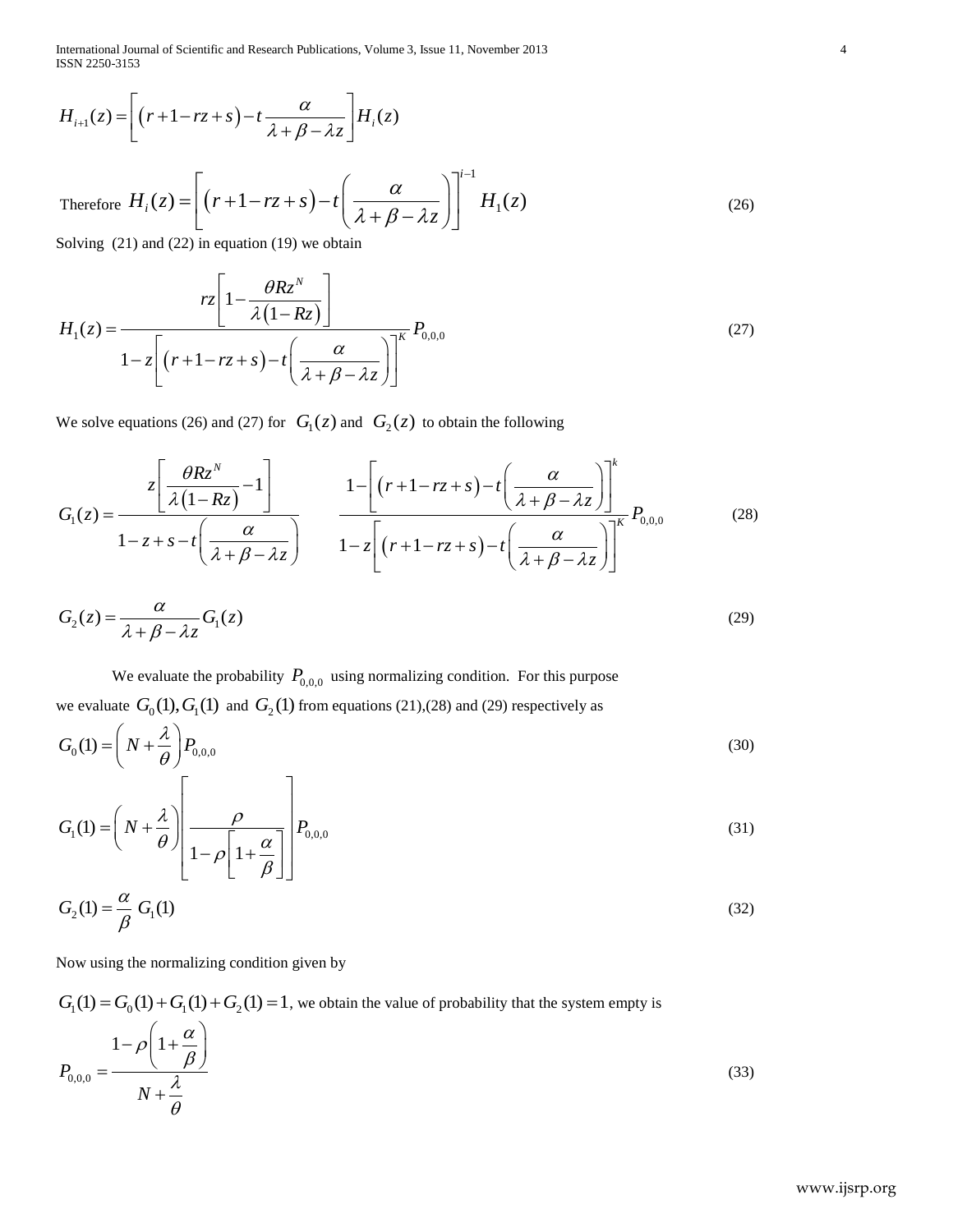International Journal of Scientific and Research Publications, Volume 3, Issue 11, November 2013 5 ISSN 2250-3153

## *V.* SOME OF THE PERFORMANCE MEASURES

Denote the long run fraction time for which the server is on vacation, busy and broken down by  $P_0$ ,  $P_1$  and  $P_2$  respectively.

Thus

$$
P_0 = G_0(1) = 1 - \rho \left( 1 + \frac{\alpha}{\beta} \right) \tag{34}
$$

$$
P_1 = G_1(1) = \rho \tag{35}
$$

$$
P_2 = G_2(1) = \frac{\alpha}{\beta} \rho \tag{36}
$$

We define the expected number of customers in the system as follows.

 $L<sub>v</sub>$  = the expected number of units in the system when the server is on vacation.

- $L_b$  = the expected number of units in the system when the server is working.
- $L_d$  = the expected number of units in the system when the server is broken down.
- $L<sub>s</sub>$  = Expected number of customers in the system.

To find  $L_v$ , we compute  $G_0(1)$  in equation (21) by applying L'Hospital rule twice to obtain.

$$
L_{\nu} = \left\{ \frac{N(N-1)}{2\left[N + \frac{\lambda}{\theta}\right]} + \frac{\lambda}{\theta} \right\} \left[ 1 - \rho \left(1 + \frac{\alpha}{\beta}\right) \right]
$$
(37)

Similarly, we compute  $G_1(1)$  and  $G_2(1)$  in equations (28) and (29) respectively, by applying L'hospital rule twice to obtain  $L_{b} = G_{1}^{'}(1)$ 

Similarly, we compute 
$$
G_1(1)
$$
 and  $G_2(1)$  in equations (28) and (29) respectively, by applying L hospital rule two  
\n
$$
L_b = G_1(1)
$$
\n
$$
L_b = -\frac{1}{2\left(1+\frac{\alpha}{\beta}\right)} \left[ \frac{2sk\frac{\lambda^2}{\beta^2} + \left(1+\frac{\alpha}{\beta}\right)^2 (\rho^2 + \rho r)}{\left[\rho\left(1+\frac{\alpha}{\beta}\right)-1\right]} + \rho \left[\frac{N(N-1)}{\left(N+\frac{\lambda}{\theta}\right)} + 2\left(\frac{\lambda}{\theta}+1\right) \right] \left[-\left(1+\frac{\alpha}{\beta}\right)\right] + 2\alpha \frac{\lambda}{\beta^2} \right] \tag{38}
$$

$$
L_d = G_2(1)
$$
  

$$
L_d = \frac{\alpha}{\beta} G_1(1) + G_1(1) \left[ -\frac{\alpha \lambda}{\beta^2} \right]
$$
 (39)

 $L_s = G_0(1) + G_1(1) + G_2(1)$ 

$$
L_{s} = G_{0}(1) + G_{1}(1) + G_{2}(1)
$$
\n
$$
L_{s} = \left[\frac{N(N-1)}{2\left(N + \frac{\lambda}{\theta}\right)} + \frac{\lambda}{\theta}\right] \left[1 - \rho\left(1 + \frac{\alpha}{\beta}\right)\right] - \frac{1}{2} \left\{\frac{2sk\frac{\lambda^{2}}{\beta^{2}} + \left(1 + \frac{\alpha}{\beta}\right)^{2}(\rho^{2} + \rho r)}{\rho\left(1 + \frac{\alpha}{\beta}\right) - 1} + \rho\left[\frac{N(N-1)}{N + \frac{\lambda}{\theta}} + 2\left(\frac{\lambda}{\theta} + 1\right)\right] - \left(1 + \frac{\alpha}{\beta}\right)\right] \right\} - 2\rho\frac{\alpha\lambda}{\beta^{2}} \tag{40}
$$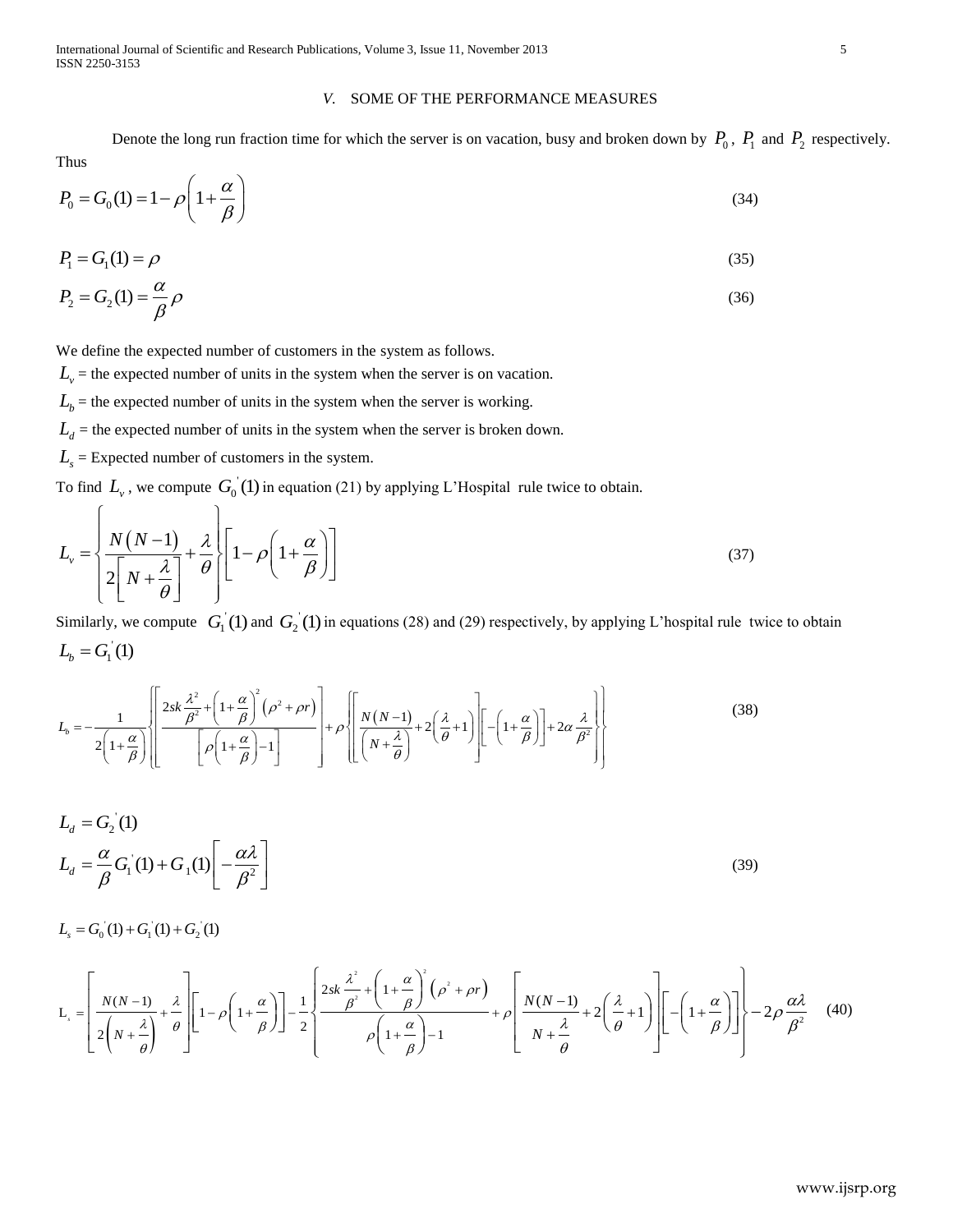International Journal of Scientific and Research Publications, Volume 3, Issue 11, November 2013 6 ISSN 2250-3153

# VI. SPECIAL CASES

In this section we present some existing results in the literature which are special cases of our model. Case (i):

If  $\Theta = \infty$ ,  $\alpha = 0$  and  $\beta = \infty$ , expressions (37),(38) and (40) reduces to a special cases of L<sub>off</sub>, L<sub>on</sub> and L<sub>N</sub> respectively of Wang and Huang[3](p.1019)

Case (ii):

If N=1,  $\Theta = \infty$ ,  $\alpha = 0$  and  $\beta = \infty$ , the expression (33) reduces to a special case of expression (2.8) of Gross and Harris[1]

## VII. OTHER SYSTEM CHARACTERISTICS

A grand vacation and the grand vacation process are defined to investigate the operating characteristics of our model. The first grand vacation  $(G_1)$  starts from the point the system becomes empty and the server leaves for the first vacation  $(V_1)$  and lasts until the server finds one (or) more customers after returning from a vacation. At the end of the first grand vacation, if the number of customers in the queue is less than N, the server leaves for another vacation and it becomes the new starting pint of the second grand vacation  $(G_2)$ . This second grand vacation continues until a different system state is observed after a vacation. Grand vacations  $(G_1, G_2, \ldots)$  continue in this manner until the number of units observed after a grand vacation is found to be greater than or equal to N.

The grand vacation process is a process imbedded in the idle period in which the imbedded states are the number of units in the queue just after the server leaving for grand vacations. One cycle begins when the system is empty and the server takes a vacation. The server remains on vacation until there are at least N units in the system when it returns from a vacation. We call this, the idle period. The busy period is initiated when the server starts serving the waiting units and terminates when there are no units in the system. While providing service the server may breakdown and sent for repair immediately. This is called breakdown period. The idle period I is developed by means of the grand vacation process. It is defined that

 $\phi_k$  = the probability that the grand vacation process passes through state k.

 $\pi_k$  = the probability that k customers arrive during a vacations

Then using the concept of grand vacation process, it is determined

$$
\phi_n = \sum_{k=1}^n \frac{\pi_k}{1 - \pi_0} \phi_{n-k} \qquad k = 1, 2, \dots, \dots
$$
  

$$
\phi_0 = 1
$$

Calculating  $\phi_n$  recursively it is determined

$$
\phi_n = \frac{\theta}{\lambda + \theta}
$$

Since the expected length of a grand vacation is  $\mathbf 0$  $(V)$  $\overline{1}$ *E V*  $-\pi$ =  $\mathbf 0$ 1  $\overline{\theta(1 - \pi_0)}$ then  $\overline{(1 - \pi_0)}$  $\phi_{\scriptscriptstyle{k}}$  $\overline{\theta(1-\pi)}$ is the expected length of the grand vacation

which starts with k customers. Hence we have the expected length of the idle period is given by

$$
E(I) = \frac{1}{\theta(1 - \pi_0)} \sum_{k=0}^{N-1} \phi_k
$$
\n(41)

Substituting for  $\pi_0$  and  $\phi_k$  we have

$$
E(I) = \frac{N}{\lambda} \tag{42}
$$

If E(B),E(D) and E(C) denote the expected busy period, broken down period and busy cycle respectively, we have

$$
E(C) = E(I) + E(B) + E(D)
$$

From equations (34) to (36) we obtain the long run fraction of time for the server is idle, busy and broken down respectively:  
\n
$$
\frac{E(I)}{E(C)} = P_0 = 1 - \rho \left(1 + \frac{\alpha}{\beta}\right)
$$
\n(43)

$$
\frac{E(B)}{E(C)} = P_1 = \rho \tag{44}
$$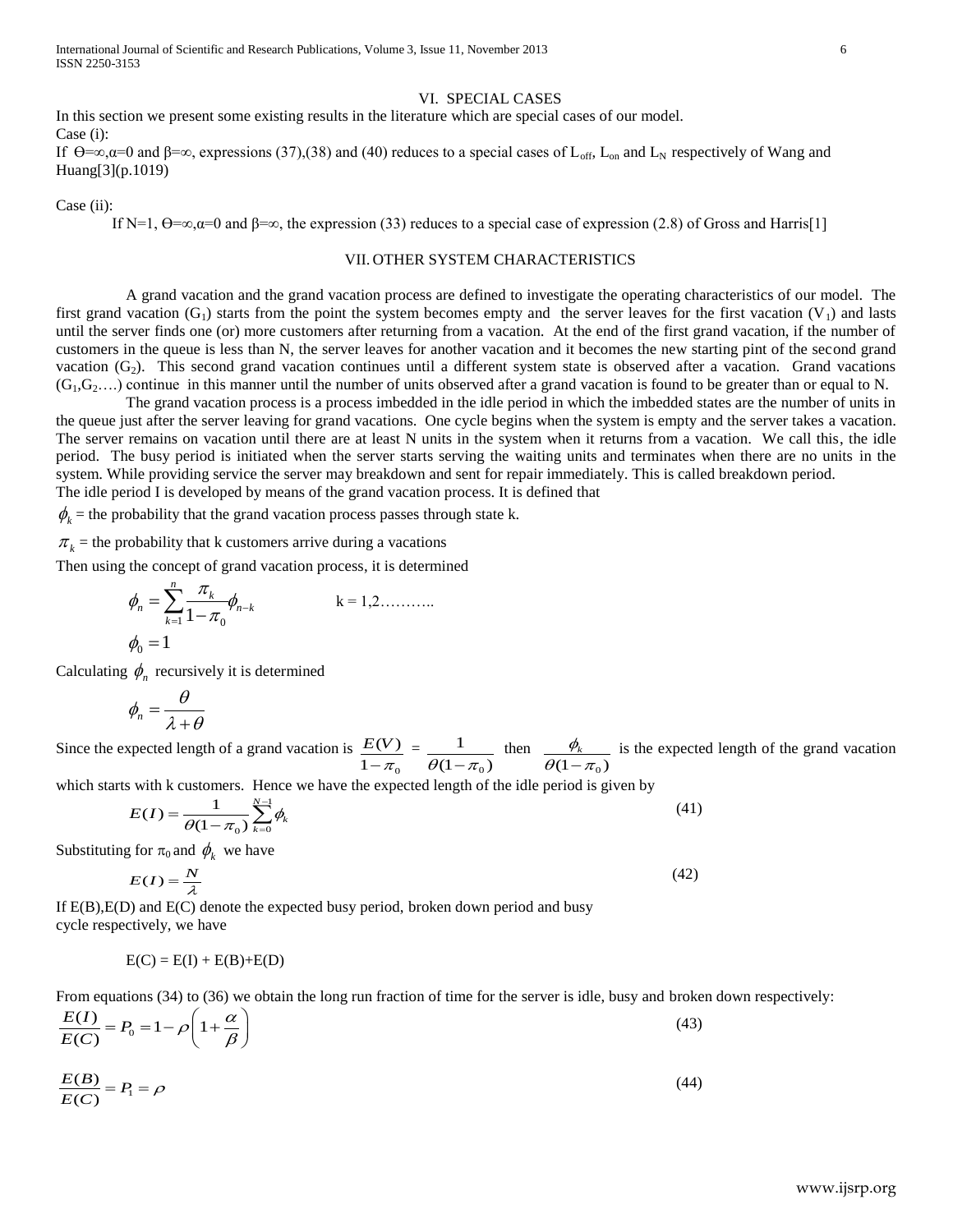International Journal of Scientific and Research Publications, Volume 3, Issue 11, November 2013 7 ISSN 2250-3153

$$
\frac{E(D)}{E(C)} = P_2 = \frac{\alpha}{\beta} \rho \tag{45}
$$

$$
E(C) = \frac{N}{\lambda \left[1 - \rho \left(1 + \frac{\alpha}{\beta}\right)\right]}
$$
(46)

## VIII. OPTIMAL N-POLICY

Using the definition of each cost elements and its corresponding characteristics, the total expected cost  
by  

$$
T(N) = C_h L_s + C_o \frac{E(B)}{E(C)} + (C_s + C_r) \frac{1}{E(C)} + C_d \frac{E(D)}{E(C)} - C_r \frac{E(I)}{E(C)}
$$
(47)

#### IX. SENSITIVITY ANALYSIS

It is noticed from the results in table 1 that as  $\lambda$  increases, the value of N\*, L (N\*) and expected cost T(N\*) increases. **Table 1:**

| $\overline{E(C)}$ – $I_2$ – $\overline{\beta}$ $\mu$ |                                                                                        |                                                                                                                                                                 |          |               |                                                                                           |                                                                                                                                                        |                                                                                                                                                                                                                                                                                                             |
|------------------------------------------------------|----------------------------------------------------------------------------------------|-----------------------------------------------------------------------------------------------------------------------------------------------------------------|----------|---------------|-------------------------------------------------------------------------------------------|--------------------------------------------------------------------------------------------------------------------------------------------------------|-------------------------------------------------------------------------------------------------------------------------------------------------------------------------------------------------------------------------------------------------------------------------------------------------------------|
|                                                      |                                                                                        | Thus we have the number of cycles per unit time                                                                                                                 |          |               |                                                                                           |                                                                                                                                                        |                                                                                                                                                                                                                                                                                                             |
|                                                      | $E(C) = \frac{N}{\lambda \left[1 - \rho \left(1 + \frac{\alpha}{\beta}\right)\right]}$ |                                                                                                                                                                 |          |               |                                                                                           | (46)                                                                                                                                                   |                                                                                                                                                                                                                                                                                                             |
|                                                      |                                                                                        |                                                                                                                                                                 |          | VIII.         | <b>OPTIMAL N-POLICY</b>                                                                   |                                                                                                                                                        |                                                                                                                                                                                                                                                                                                             |
|                                                      |                                                                                        | optimal operating N policy so as to minimize this cost function. Let<br>$C_h$ = holding cost per unit time for each customer present in the system.             |          |               |                                                                                           | We develop a steady state total expected cost function per unit time for the N-policy $M/E_K/1$ Queueing system with server                            | vacations and breakdowns, in which N is a decision variable. Following cost structure is constructed, our objective is to determine the                                                                                                                                                                     |
|                                                      |                                                                                        | $Co$ = Cost per unit time for the operating service station.                                                                                                    |          |               |                                                                                           |                                                                                                                                                        |                                                                                                                                                                                                                                                                                                             |
|                                                      | $Cs$ =Set up cost per cycle.                                                           |                                                                                                                                                                 |          |               |                                                                                           |                                                                                                                                                        |                                                                                                                                                                                                                                                                                                             |
|                                                      | $C_d$ =breakdown cost per unit time                                                    |                                                                                                                                                                 |          |               |                                                                                           |                                                                                                                                                        |                                                                                                                                                                                                                                                                                                             |
|                                                      |                                                                                        | $C_r$ = removable cost per unit time for removing the service station.                                                                                          |          |               |                                                                                           |                                                                                                                                                        |                                                                                                                                                                                                                                                                                                             |
|                                                      |                                                                                        | $C_{\gamma}$ =removable per unit time for the server being on vacation.                                                                                         |          |               |                                                                                           |                                                                                                                                                        |                                                                                                                                                                                                                                                                                                             |
| by                                                   |                                                                                        |                                                                                                                                                                 |          |               |                                                                                           |                                                                                                                                                        | Using the definition of each cost elements and its corresponding characteristics, the total expected cost function per unit time is given                                                                                                                                                                   |
|                                                      |                                                                                        | $T(N) = C_h L_s + C_o \frac{E(B)}{E(C)} + (C_s + C_r) \frac{1}{E(C)} + C_d \frac{E(D)}{E(C)} - C_r \frac{E(I)}{E(C)}$                                           |          |               |                                                                                           | (47)                                                                                                                                                   |                                                                                                                                                                                                                                                                                                             |
|                                                      |                                                                                        |                                                                                                                                                                 |          |               |                                                                                           |                                                                                                                                                        | We obtain the optimal value N*, which minimizes cost function by differentiating it with respect to N and setting the result to be zero.<br>i.e., $\frac{\partial}{\partial N}(T(N)) = 0$ . The solution N to (47) may not be an integer and the optimal positive integer value of N is one of the integers |
|                                                      |                                                                                        |                                                                                                                                                                 |          |               |                                                                                           |                                                                                                                                                        | surrounding $N^*$ which gives a smaller cost T. Here we should be pointed out explicitly that the solution really gives the minimum                                                                                                                                                                         |
|                                                      |                                                                                        |                                                                                                                                                                 |          |               |                                                                                           | value and $\frac{\partial^2}{\partial x'^2} (T(N)) = 0$ at N=N* is greater than zero when the values of system parameters satisfy suitable conditions. |                                                                                                                                                                                                                                                                                                             |
|                                                      |                                                                                        | that the function is really convex and the solution gives a minimum.                                                                                            |          |               |                                                                                           |                                                                                                                                                        | However, it is quite tedious to present the explicit expression. Therefore we will perform the numerical experiments to demonstrate                                                                                                                                                                         |
|                                                      |                                                                                        |                                                                                                                                                                 |          |               | IX. SENSITIVITY ANALYSIS                                                                  |                                                                                                                                                        |                                                                                                                                                                                                                                                                                                             |
|                                                      |                                                                                        |                                                                                                                                                                 |          |               |                                                                                           |                                                                                                                                                        | In the course of analysis, sensitivity analysis has been carried out to find the optimum value of N (ie., $N^*$ ), expected                                                                                                                                                                                 |
|                                                      |                                                                                        |                                                                                                                                                                 |          |               | system length and minimum cost based on changes in the system parameters by using MATLAB. |                                                                                                                                                        |                                                                                                                                                                                                                                                                                                             |
|                                                      |                                                                                        | $\lambda = 2$ , $\alpha = 3$ , $\mu = 5$ , $\beta = 5$ , $C_h = 5$ , $C_0 = 200$ , $C_s = 500$ , $C_d = 100$ , $C_v = 25$ , $C_r = 25$ , $\theta = 3$ , $k = 2$ |          |               |                                                                                           | In order to arrive at the conclusions, the following arbitrary values of the system parameters are considered.                                         |                                                                                                                                                                                                                                                                                                             |
|                                                      |                                                                                        |                                                                                                                                                                 |          |               |                                                                                           |                                                                                                                                                        |                                                                                                                                                                                                                                                                                                             |
|                                                      |                                                                                        |                                                                                                                                                                 |          |               |                                                                                           | It is noticed from the results in table 1 that as $\lambda$ increases, the value of N*, L (N*) and expected cost T(N*) increases.                      |                                                                                                                                                                                                                                                                                                             |
| Table 1:<br>λ                                        | 0.5                                                                                    | 0.75                                                                                                                                                            | 1        |               | 1.25                                                                                      | 1.5                                                                                                                                                    |                                                                                                                                                                                                                                                                                                             |
| ${\rm N^*}$                                          | 9                                                                                      | 10                                                                                                                                                              | 11       |               | 12                                                                                        | 13                                                                                                                                                     |                                                                                                                                                                                                                                                                                                             |
| $L(N^*)$                                             | 17.43688                                                                               | 26.5325                                                                                                                                                         | 43.4053  |               | 80.8181                                                                                   | 191.9188                                                                                                                                               |                                                                                                                                                                                                                                                                                                             |
| $T(N^*)$                                             | 179.3854                                                                               | 218.50                                                                                                                                                          | 295.5919 |               | 474.3281                                                                                  | 1020.81                                                                                                                                                |                                                                                                                                                                                                                                                                                                             |
|                                                      |                                                                                        |                                                                                                                                                                 |          |               |                                                                                           | Computed values in table 2 shows that as $\mu$ increases $N^*$ increases, the expected cost and queue length decreases as $\mu$ increases.             |                                                                                                                                                                                                                                                                                                             |
| Table 2:                                             |                                                                                        |                                                                                                                                                                 |          |               |                                                                                           |                                                                                                                                                        |                                                                                                                                                                                                                                                                                                             |
| $\mu$<br>$\overline{N^*}$                            | 4<br>9                                                                                 | 6                                                                                                                                                               |          | 8             | 10                                                                                        | 12                                                                                                                                                     |                                                                                                                                                                                                                                                                                                             |
| $L(N^*)$                                             | 69.3989                                                                                | 14<br>46.9767                                                                                                                                                   |          | 16<br>28.6198 | 17<br>14.0804                                                                             | 17<br>2.9796                                                                                                                                           |                                                                                                                                                                                                                                                                                                             |
| $T(N^*)$                                             | 436.0279                                                                               | 326.0808                                                                                                                                                        |          | 237.4133      | 169.5034                                                                                  | 120.6893                                                                                                                                               |                                                                                                                                                                                                                                                                                                             |
|                                                      |                                                                                        |                                                                                                                                                                 |          |               |                                                                                           |                                                                                                                                                        |                                                                                                                                                                                                                                                                                                             |
|                                                      |                                                                                        |                                                                                                                                                                 |          |               |                                                                                           |                                                                                                                                                        |                                                                                                                                                                                                                                                                                                             |
|                                                      |                                                                                        |                                                                                                                                                                 |          |               |                                                                                           |                                                                                                                                                        | www.ijsrp.org                                                                                                                                                                                                                                                                                               |
|                                                      |                                                                                        |                                                                                                                                                                 |          |               |                                                                                           |                                                                                                                                                        |                                                                                                                                                                                                                                                                                                             |

|          |          |          |          |          | $\sim$<br><b>I</b> 4 |
|----------|----------|----------|----------|----------|----------------------|
| $N^*$    |          |          | 10       |          | $\blacksquare$       |
| $L(N^*)$ | 69.3989  | 46.9767  | 28.6198  | 14.0804  | 2.9796               |
| $T(N^*)$ | 436.0279 | 326.0808 | 237.4133 | 169.5034 | 120.6893             |